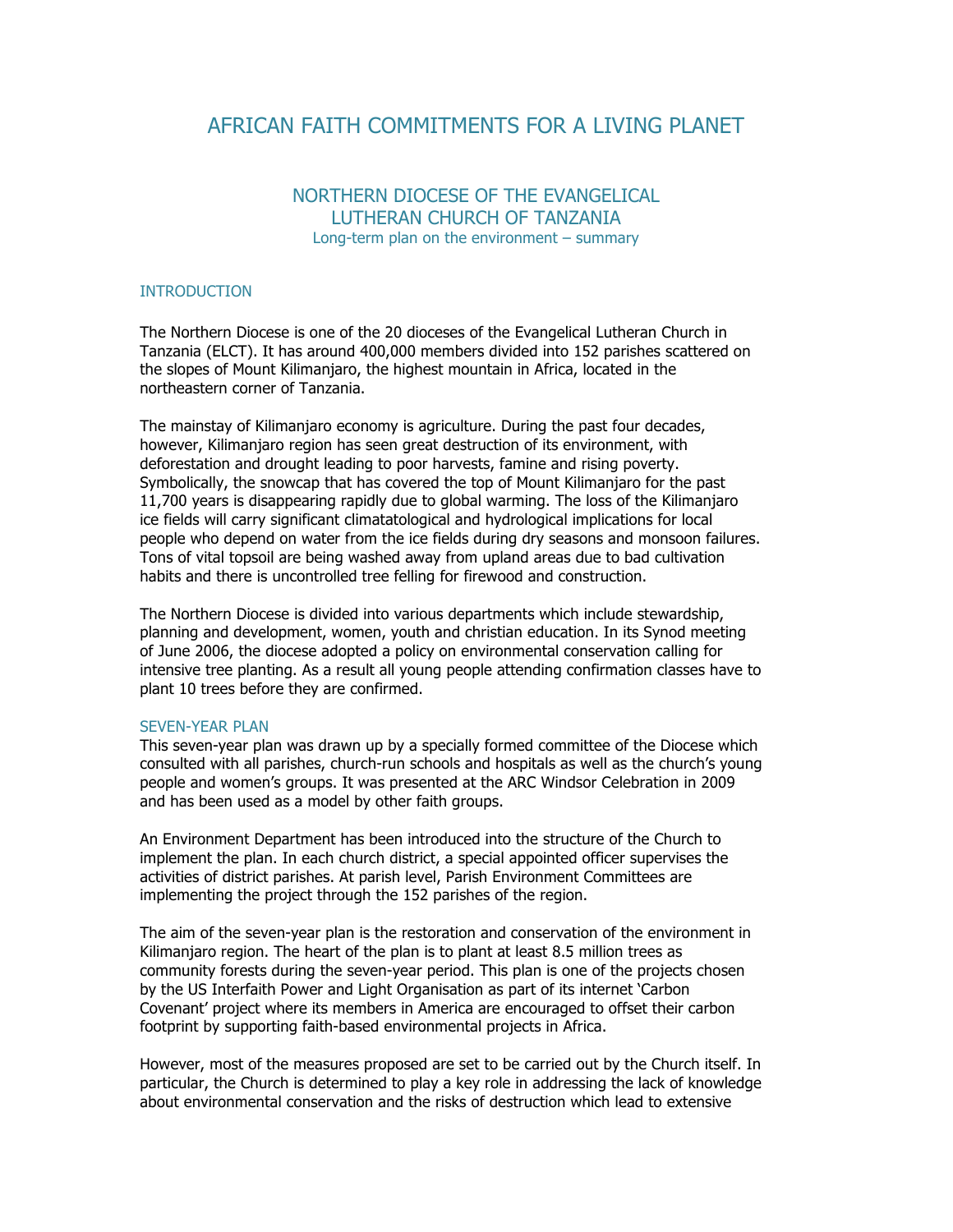deforestation, the destruction of water sources and the degradation of the landscape through extraction of clay soil for brick making and granite and sand for construction. Environment conservation will be a mandatory subject in church schools and colleges as well as in faith classes for children prior to confirmation.

Seminars on the environment will be held in all parishes. These will focus on practical conservation measures such as the introduction of fuel efficient cookers, the promotion of forest harvesting techniques to replace the use of fire, and support for the introduction of burials that neither use wooden coffins nor graves constructed by cement bricks and mortar.

In 2011 and 2012, ARC has supported a programme of establishing women-led tree nurseries to provide tree seedlings for planting to women's groups and young people in the Diocese. Three new women-led nurseries at Sanya Juss, Machame and Mowo parishes have been supported, giving employment to local women. These women have been supported by training in nursery establishment at the Angazsa Women Training Centre. It is hoped to expand this tree nursery model run by women to all 152 parishes in the Diocese.

In June 2012, the President of Tanzania inaugurated the country's Environment Day by planting a tree in the Diocese. HRH Prince Charles also visited in November 2011 to plant one of the trees grown in the women's nursery.

### MAIN COMMITMENTS

• To implement community education on environmental conservation; • To restore and conserve forests all over Kilimanjaro Region, emphasising waterconserving

trees around water sources;

- To introduce and popularise fuel-efficient charcoal cookers and alternative sources of cooking energy to gradually take the place of charcoal;
- To advocate for availability of electricity, LPG and natural gas for domestic use at popular prices;
- To popularise construction material that is not made of wood and to introduce and popularise non-wood alternatives in the firing of clay-brick kilns;
- To introduce and popularise burials which neither use wooden coffins, nor graves constructed with cement, bricks and mortar;
- To introduce and popularise forest honey harvesting techniques that do not involve the use of fire;
- To popularise use of compost and livestock manure in place of chemical fertilizer;
- To advocate for orderly extraction of clay for brick making, and mining of granite for construction;
- To ensure a place for environment conservation education in the curricula in theological colleges, church schools and colleges as well as in faith classes for children prior to confirmation;
- To advocate for a place for environment conservation education in school curricula from nursery school to university level;
- To include the environment conservation in the faith teachings of the Church;

• Establish an environment department in the structure of the Diocese to co-ordinate and supervise conservation.

This plan has been endorsed by the Bishop of the Diocese, Rt Rev Martin Shao, and the Executive Council of the Diocese.